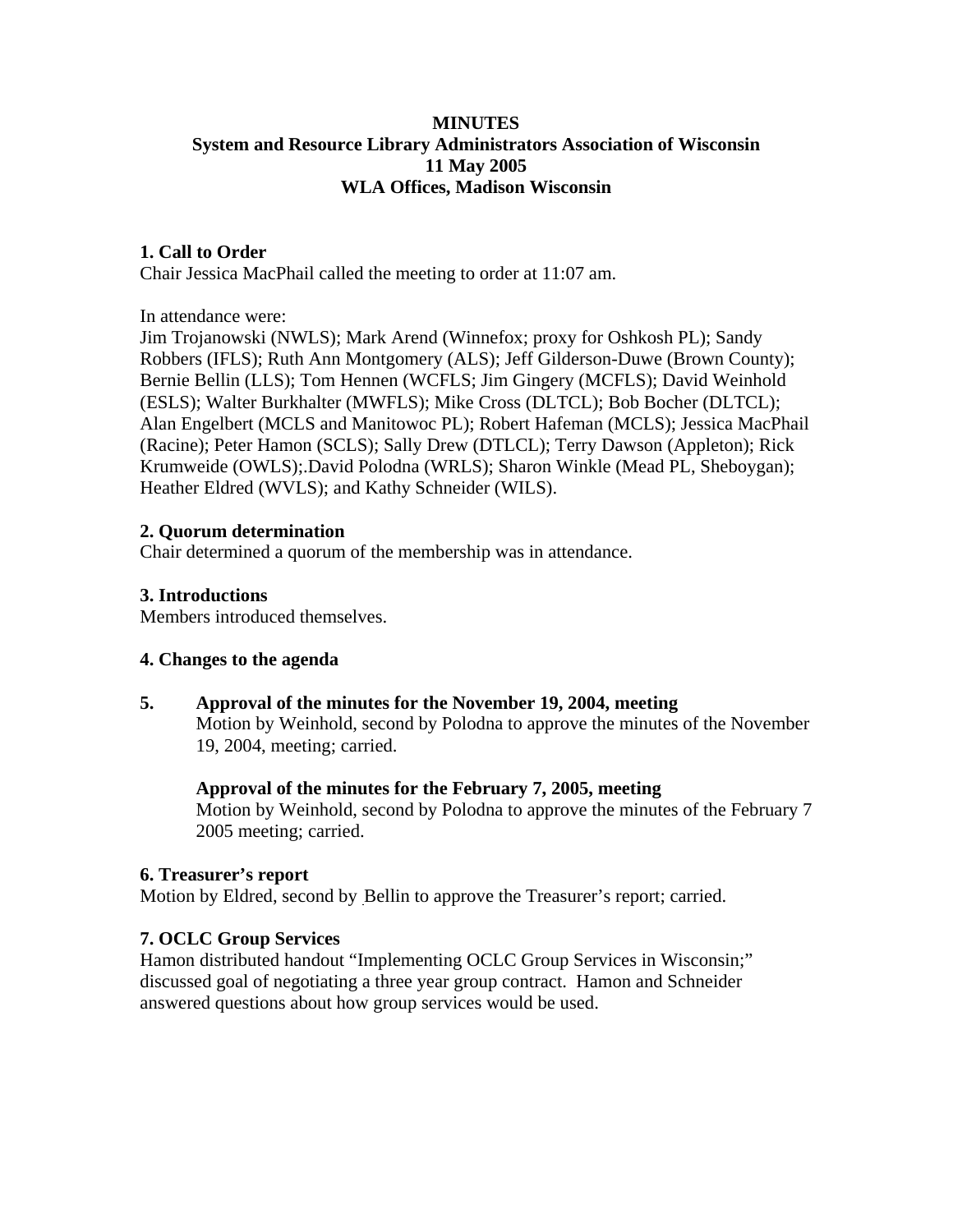## **8. Statutory language for county reimbursements to public libraries**

Krumwiede pointed out problems with county reimbursement to public libraries being based on cost per circulation. He proposed that SRLAAW work with the Division to get the reimbursement formula capped at three times the most recent statewide average public library cost per circulation. Krumwiede distributed a table listing Wisconsin public libraries whose cost per circulation exceeded twice and three times the statewide average in 2004. Discussion follwed.

Motion by Krumwiede, seconded by Hennen to ask the Division to study the problem of libraries with 2004 cost per circulation greater than two or three times the statewide average; carried.

# **9. WLA Foundation's Campaign for Wisconsin's Libraries**

Krumwiedi discussed expansion of the foundation's activities. Foundation board inquiries revealed little awareness of the organization; the board is now supporting a new initative to develop a statewide promotional and advocacy campaign in support of all types of library; kick-off of the campaign is planned for WLA 2005 conference. Foundation fundraising is underway in support of the initiative. Krumwiedi distributed a fundraising brochure for the "Campaign for Wisconsin's Libraries."

## **10. Statewide Delivery Service Costs**

Weinhold distributed handout "Public Library System Statewide Delivery Cost 2005." Weinhold said that Delivery Service Advisory Council would meet May 24 and that systems would likely see a average net delivery cost increase of 7% (10% increase minus LSTA subsidy). Hamon stated increases driven by gasoline budget increase from \$100,000 to \$150,000.

# **11. MCFLS**

Gingery reported on MCFLS efforts to persuade four libraries that have not yet signed system agreements to stay in the system. Gingery reported on his efforts to publicize system benefits to all members (minimal chargebacks; reciprocal borrowing payments; access to collections of all members). Gingery said citizens seem to favor system membership and Milwaukee Journal/Sentinel has come out in favor of keeping system together; and that he thinks the four libraries will ultimately sign membership agreements.

# **12. Virtual Reference**

Drew reported that the virtual references "Ask Wisconsin" and 24/7 have merged and will be managed by OCLC, which has submitted a quote for 2006 statewide service at a cost of \$66,000. A proposal to support this cost from federal grant dollars is being referred to the state's LSTA Advisory Council. Drew said that participant libraries would pay a \$350 profiling fee plus a share of a \$3,500 base fee per "group." Individual library costs may range from \$400 - \$1,000. Group definition and other details are yet to be worked out. Schneider projected training to take place during October or November, 2005 in order to begin service in January, 2006.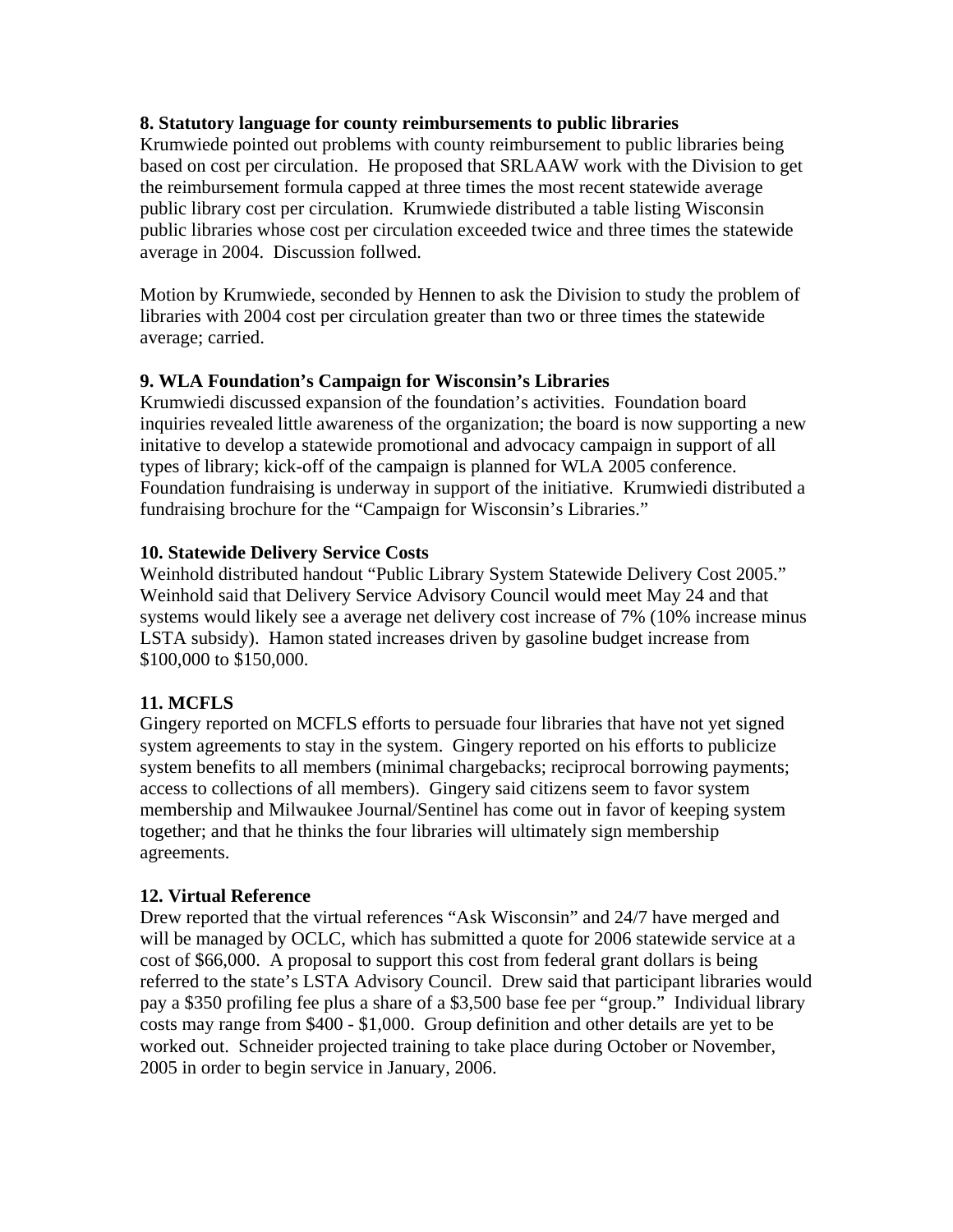### **13. DPI reports**

Library system size study –

Cross reported on study carried out by U.W.-Madison SLIS to examine issues linked to the size and numbers of Wisconsin public library systems. The study report does not recommend an optimal system size but finds high overall satisfaction with system services (91%) and that some respondents see overly large system areas to be a problem. Report recommendations include considering merger of Kenosha and Arrowhead systems and splitting of Southwest system among two other systems.

#### BadgerNet update –

Bocher reported that a new BadgerNet contract had been signed with SBC; that bandwidth needs and migration dates were being determined; that monthly cost figures were pending from the state Department of Administration; and that a migrations schedule would be out in June or July.

#### State budget update –

Cross reported that the legislatures Joint Finance Committee was considering the budget and that DPI items would probably be taken up in May or June.

#### Library task force bills –

Cross reported that the bills are being drafted; that Rep. Freese and Sen. Leibham have committed to introduce them, but that he didn't know when they would be introduced.

### Shared system study –

Bocher reported that an RFP for conducting a study on the economics of shared automated systems had been issued with response deadline of May 20. Vendor selection to be completed by late June with findings by December 2005 or January 2006.

#### **14. ALA Legislative Day update**

Tabled due to absence of Jennings.

#### **15. Date and location of next meeting** – August 5, 2005 at Marathon County Library

#### **16. Other business**

#### **a. State Budget: Prospects in Joint Finance Committee**

Hennen distributed report detailing WLA lobbyist's vote counting on system funding provisions of state budget and a table listing contact information for WLA members who are constituents of Joint Finance Committee members. Hennen pushed SRLAAW members in Joint Finance Committee member districts to mobilize WLA members and other library supporters to contact these legislators to vote for the governor's budget proposal.